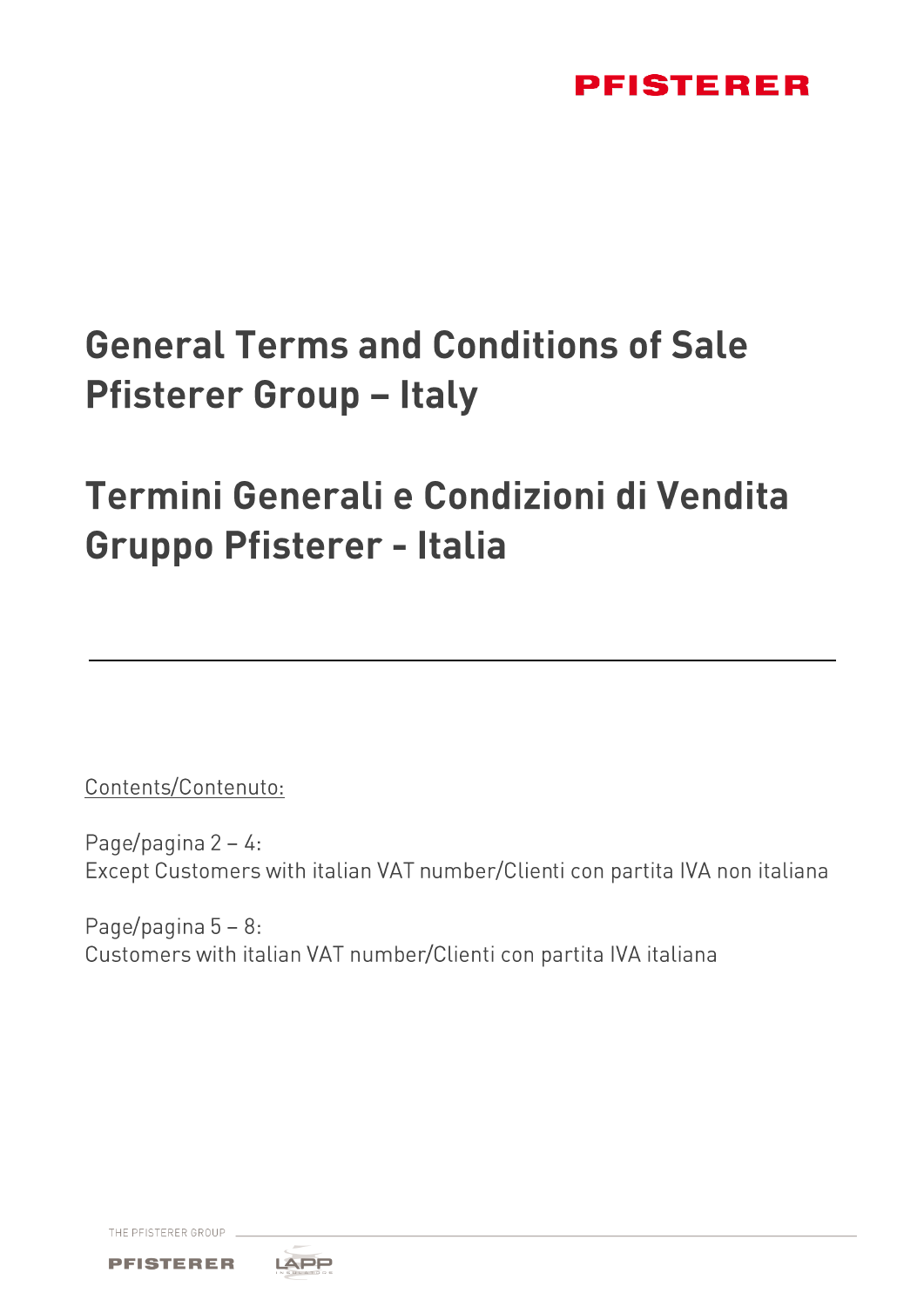### **General Terms and Conditions of Sale (Except Customers with italian VAT number) Rev. 20/02/2017**

### **I. Definitions:**

**Supplier:** the PFISTERER Group company providing goods and/or Services to Customer

**Customer**: the party ordering goods and/or Services from the Supplier

**Party:** Supplier or Customer

**Written form or writing:** also via email or fax (text form)

### **II. General provisions:**

1. For deliveries of goods and provision of services by the Supplier, the following General Terms and Conditions shall apply exclusively. Any terms and conditions provided by the Customer which are different than or additional to these General Terms and Conditions are not binding, unless expressly accepted by the Supplier in writing.

Additionally, the current Incoterms issued by the International Chamber of Commerce in Paris shall apply.

2. These General Terms and Conditions apply as amended from time to time for all future transactions between the parties regarding deliveries of goods and provision of services without the Supplier having to refer to these General Terms and Conditions in each individual case. The Supplier shall inform the Customer about any amendments to these General Terms and Conditions.

### **III. Offer and Conclusion of Contract**

1. The Supplier's offers are subject to alterations and non-binding.

2. The Customer's orders shall be deemed binding offers to enter a contract. Such orders shall be deemed accepted if the Supplier has expressly confirmed them in writing or the performance of the order has apparently begun.

3. Amendments, modifications or any other agreements made orally or by telephone are only legally binding if confirmed by the Supplier in writing. This also applies to a waiver of this written form requirement.

### **IV. Scope of Delivery and Provision of Services**

1. Protective devices will be only delivered if this has been expressly agreed or is required by mandatory statutory regulations.

2. Dimensions, weight, illustrations and drawings are only binding for the design of goods if this has been expressly confirmed in writing.

3. Technical data only provide a description of the goods; they do not include any legal warranties for product characteristics, whether express or implied.

4. Unless agreed otherwise, brochures and catalogues are not binding.

5. The Supplier may at any time modify the products for improvement purposes.

6. Gross weight and box dimensions are estimated only and not binding.

7. The Supplier herewith reserves any industrial property rights and/or copyrights pertaining to its cost estimates, drawings and other documents. Such documents shall not be made accessible to third parties without the Supplier's prior consent. Any drawings or documents being part of the Supplier's offers shall, upon request, be returned to the Supplier without undue delay if the contract is not awarded to the Supplier.

8. Partial deliveries are allowed.

### **V. Packaging, Pricing and Payment**

1. Unless agreed otherwise, prices are ex works and excluding packaging; value added tax shall be added at the then applicable rate Prices offered are not binding for reorders.

2. Should considerable increases in material and labor costs occur between the conclusion of contract and the transfer of risk, the Supplier reserves the right to adjust the prices adequately.

3. Payments shall be made immediately when due in the effective currency specified on the invoice. Payments shall be made to the Supplier's account without any deductions and free of transaction charges. If payment by letter of credit has been agreed upon, the Customer shall bear the costs of opening, notifying and confirming such letter.

4. Bills of exchange are generally not accepted, exceptions require prior written agreement.

5. Bills of exchange and cheques can only be accepted to facilitate payment; the costs of discounting and collection are borne by the Customer. The Supplier is not liable for any bills of exchange which are not presented in time or for any failure to have a bill of exchange protested.

6. Invoices are payable net within 30 days from the invoice date. The credit entry date on the Supplier's account is to be used as reference for determining the compliance with the above deadline. For payments by cheque, the date of the receipt of the cheque is considered to be the payment date.

7. If payment is not made within the deadline stipulated above, the Customer is deemed to be in default with payment. This entitles the Supplier to charge the statutory interest for late payment at the reference rate set forth by Leg. Decree no. 231 / 2002 and claim any additional damages resulting from the Customer's default.

8. The Customer is not entitled to retain payment due to counterclaims which have not been accepted by the Supplier. The Customer may only set off claims which are undisputed or non-appealable.

9. In case of reasonable doubt regarding the Customer's solvency, the Supplier reserves the right to demand an advance payment or an appropriate security. Applicable statutory provisions remain unaffected.

**VI. Delivery Period and Place of Delivery**

1. The delivery period shall be specified in calendar days

2. Times set for deliveries shall only be binding if all documents to be provided by the Customer, necessary permits and approvals, especially concerning plans, are received in time, if the Customer has made a possibly agreed advance payment and if it has fulfilled all other obligations of the Customer. If these conditions are not fulfilled in time, deadlines set shall be extended reasonably.

3. Unless agreed otherwise in writing, the Customer is not entitled to change the order after placement. If the parties agree on a change of the order, the delivery period will be extended reasonably.

4. Unless agreed otherwise, all deliveries are EXW relevant Supplier's plant (Incoterms 2010). The delivery period is observed when the goods being the subject matter of the order have left the factory or when the readiness for dispatch has been announced.

5. The delivery period shall be extended accordingly if the non-observance of the delivery period is due to:

- force majeure such as war, terror attacks, rebellion, strike, lockout
- virus attacks or other attacks on the Supplier's IT systems occurring despite appropriate protective measures
- legal hindrances attributable to applicable national EU or international rules of foreign trade law
- non-timely or incorrect delivery to the Supplier
- energy and/or raw material shortage
- difficulties with providing transport
- orders by authorities

or similar unforeseen circumstances for which the Supplier is not responsible.

This also applies if the circumstances occur at the Supplier's suppliers or subcontractors. The same applies in the event of a non-timely selfdelivery by suppliers of the Supplier if the Supplier has concluded a congruent hedging transaction and is not obligated to procure in individual cases. The Supplier is also not responsible for the aforementioned circumstances if they occur during a delay that already exists. In such event, the Customer may neither withdraw from the contract, nor rescind the contract, nor claim damages or reimbursement of costs and expenses - regardless of their legal basis - incurred by the Customer. The Supplier will notify the Customer as soon as possible of the start and end of such obstacles.

6. If, under statutory requirements, the Customer is entitled to compensation due to a delay for which the Supplier is responsible, the Customer is entitled under the exclusion of further claims to demand compensation for delay as liquidated damages. For each full week of delay, the compensation for delay is 0.5%, in total, however, a maximum of 5% of the value of the part of the overall delivery that cannot be used in a timely manner or not in compliance with the contract due to the delay. However, the Supplier reserves the right to prove that the Customer suffered no loss at all or a significantly smaller loss. This Article VI. No. 6 does not apply in cases where the Supplier's liability is not excluded according to Article XI.

THE PEISTERER GROUP

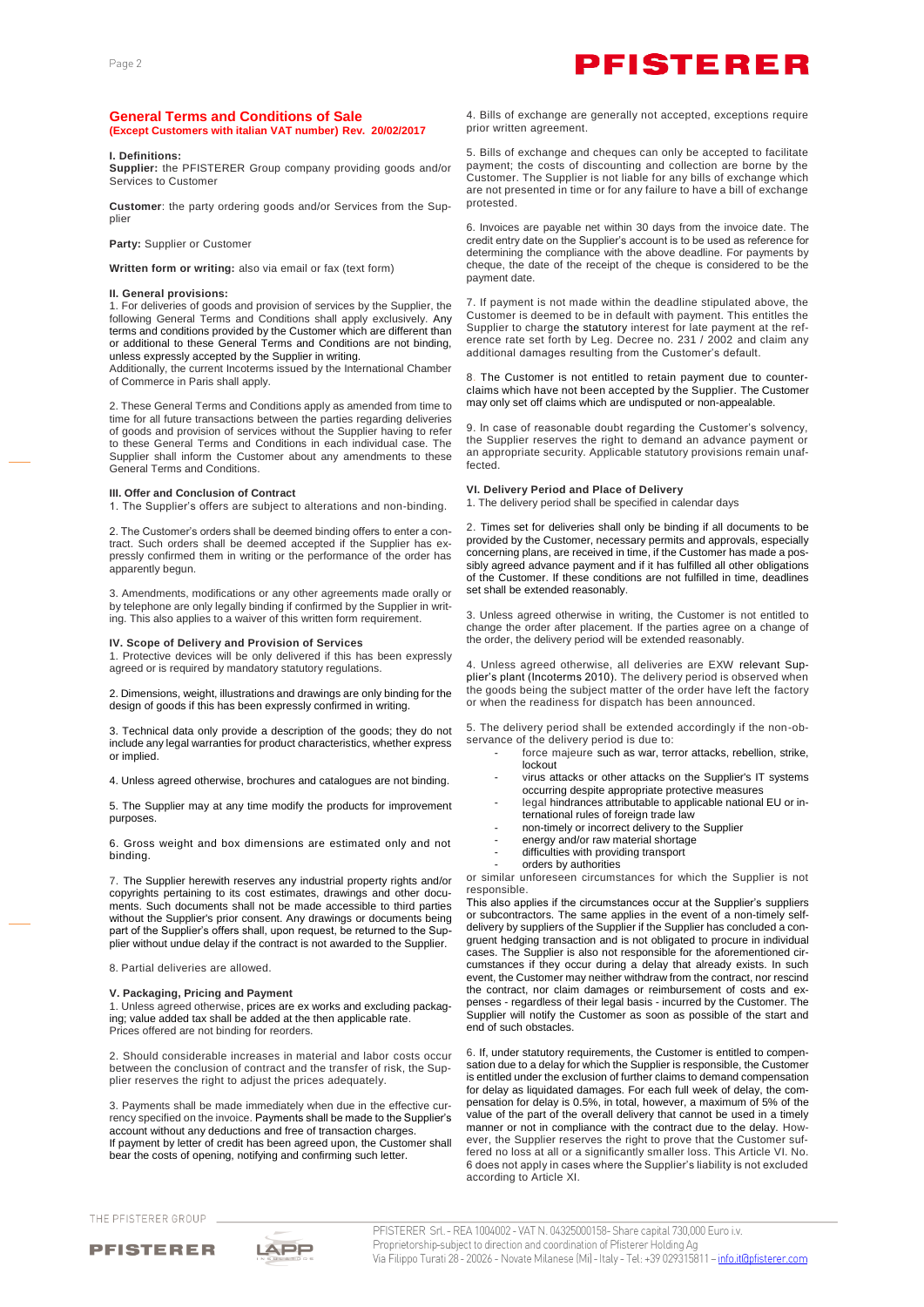7. If the Customer is in arrears with acceptance, the Supplier is entitled

to invoice the storage costs incurred by the Supplier from the delay in acceptance. In the event of storage at a plant of the Supplier, a lump-sum of 0.125% of the invoice amount applies for each week commenced unless the Customer can prove that the Supplier has incurred less damage;

- to set the Customer an appropriate deadline by which it has to accept the goods. If it does not do so, the Supplier can dispose over the goods otherwise. If a delivery deadline was agreed, this will be replaced by a new appropriate delivery deadline to be agreed.

Any further statutory rights of the Supplier shall remain unaffected.

8. Compliance with the delivery deadline/schedule requires the Customer to comply with its contractual obligations.

### **VII. Transfer of Risk and Acceptance of Delivery**

1. The risk passes to the Customer at latest upon dispatch of the goods ex works. This applies also if the parties have agrees on partial delivery or further services or obligations by the Supplier, such as transportation or payment of shipment costs.

2. If the delivery is delayed due to circumstances for which the Customer is responsible, the risk passes to the Customer on the day, on which the relevant goods are ready for dispatch.

3. Delivered goods are to be accepted by the Customer even if they have minor quality defects. The Customer's remedies for quality defects shall remain unaffected.

### **VIII. Installation and Assembly**

These General Terms and Conditions apply mutatis mutandis to any kind of installation or assembly services, unless the Supplier's separate Conditions of Installation and Assembly state otherwise.

### **IX. Quality Defects of Goods and Services**

1. The Customer is obliged to inspect the goods for any defects or for compliance with the agreed product characteristics – if any – immediately upon delivery. The Customer is obliged to notify the Supplier in writing without undue delay, however not later than seven days after delivery, of any apparent defects. Notifications of latent defects must be given within seven days after discovery of such defects. If the Customer does not comply with the aforementioned conditions, the goods shall be deemed accepted.

2. The warranty period is 12 months from the date of delivery according to Article VI No. 4 above. The warranty period for repaired or replaced parts commences anew and is 12 months from repair or replacement.

3. The Customer is obliged to give the Supplier an opportunity to investigate the Customer's complaints, in particular to make the defective goods and their packaging available for inspection. Refusal to do so shall release the Supplier from liability for quality defects.

4. The Supplier does not guarantee any product values or product condition, unless such product characteristics have been expressly referred to as "guaranteed product values" or "guaranteed condition" in the order confirmation. Warranties for product values or product condition – if any – are valid until the expiry of the warranty period. If the guaranteed condition or the guaranteed product values are not achieved or only partially achieved, the Customer may initially only demand rectification (repair or replacement of the affected goods) by the Supplier. The Customer is obliged to give the Supplier the necessary time and opportunity to carry out any rectification works.

5. Upon written request by the Customer, the Supplier shall – at its discretion – repair or replace within a reasonable period of time any goods which are proved to be defective or unusable due to defective material, faulty design or poor workmanship before expiry of the warranty period, provided the Customer has notified the Supplier of such defects during the warranty period and immediately after discovery of the defects. The Customer shall give the Supplier sufficient opportunity to carry out rectification works. Replaced goods become Supplier's property and have to be returned to the Supplier.

6. The Supplier bears all the costs of rectification at its premises. If, at the Customer's request, the rectification is carried out outside the Supplier's premises, the Customer bears all related costs, such as costs of transportation, labor costs, travel and accommodation expenses, (dis-)assembly and installation costs as well as taxes, levies and fees incurred outside of the Supplier's country.

Any necessary (dis-)assembly/installation costs or travel and accommodation expenses resulting from or connected to unjustified defect notifications shall be borne by the Customer.

THE PFISTERER GROUP





PFISTERER Srl. - REA 1004002 - VAT N. 04325000158- Share capital 730,000 Euro i.v. Proprietorship-subject to direction and coordination of Pfisterer Holding Ag Via Filippo Turati 28 - 20026 - Novate Milanese (Mi) - Italy - Tel: +39 029315811 - info.it@pfisterer.com

7. The Supplier is not liable for defects of appliances and devices which do not comply with the VDE regulations and which are manufactured on the Customer's special request.

8. There shall be no claims based on defects in cases of insignificant deviations from the agreed quality, of only minor impairment of usability or in case of defects caused by natural wear and tear or resulting from non-observance of the Supplier's instructions (in particular, without limitation, the instruction that HV products need to be installed by certified jointers holding a valid PFISTER installation certificate), unsuitable or improper use, faulty or negligent handling, excessive strain, unsuitable equipment, defective civil works, inappropriate foundation soil, inappropriate installation, assembly or commissioning by the Customer or third parties, modifications carried out by the Customer or third parties, on defects resulting from non-reproducible software errors, chemical, electro-chemical, electrical or other external influences which are not assumed under the contract

### 9. Claims for damages are governed by Article XI.

10. In the event of notification of a defect, the Customer may withhold payments to an amount that is in a reasonable proportion to the defect. The Customer, however, may withhold payments only if only if its notification of defect has been made in writing and it is justified and incontestable. The Customer has no right to withhold payments when the warranty period has expired. Unjustified notifications of defects shall entitle the Supplier to demand reimbursement of its expenses by the Customer.

### **X. Industrial Property Rights; Defects in Title**

1. The Supplier shall provide the goods free from third parties' industrial property rights (patents, utility models, designs, copyrights, database rights, rights in trademarks, trade names, invention disclosures) (hereinafter referred to as "IP Rights") with respect to the country of the place of delivery only.

If a third party asserts a justified claim against the Customer based on an infringement of an IP Right by the supplies made by the Supplier and used in conformity with the contract, the Supplier – to the maximum extent permitted by law - shall be liable to the Customer within the time period stipulated in Article IX No.2 as follows:

- a) The Supplier shall choose whether to acquire, at its own expense, the right to use the IP Rights with respect to the goods concerned or whether to modify the goods such that they no longer infringe the IP Rights or replace them. If this should be impossible for the Supplier under reasonable conditions, the Customer may rescind the contract or demand a price reduction pursuant to the applicable statutory provisions;
- b) The Supplier's liability for damages is governed by Article XI.
- c) The above obligations of the Supplier shall apply only if the Customer immediately notifies the Supplier of any such claim asserted by a third party in written form, does not concede the existence of an infringement to the third party, and leaves any protective measures and settlement negotiations to the Supplier's discretion. If the Customer stops using the goods in order to reduce the damage or for other good reason, it shall be obliged to point out to the third party that no acknowledgement of the alleged infringement may be inferred from the fact that the use has been discontinued.

2. The Customer's claims are excluded if it is responsible for the IP Right infringement.

3. The Customer's claims are also excluded if the IP Right infringement is caused by specifications made by the Customer, by a type of use not foreseeable by the Supplier or by the goods being modified by the Customer or being used together with products not provided by the Supplier.

4. Additionally, with respect to claims by the Customer according to No. 1a) above, Article IX Nos. 3, and 8 apply mutatis mutandis in the event of IP Rights infringement.

5. The provisions of Article IX apply mutatis mutandis and to the maximum extent permitted by law to any other defects in title.

6. Any other claims of the Customer against the Supplier or its agents or any such claims exceeding the claims provided for in this Article X, based on a defect in title or IP Rights infringement, are excluded.

### **XI. Liability**

**1.** The Supplier's liability for all claims by the Customer for damages or reimbursement of expenses or other costs arising out of or in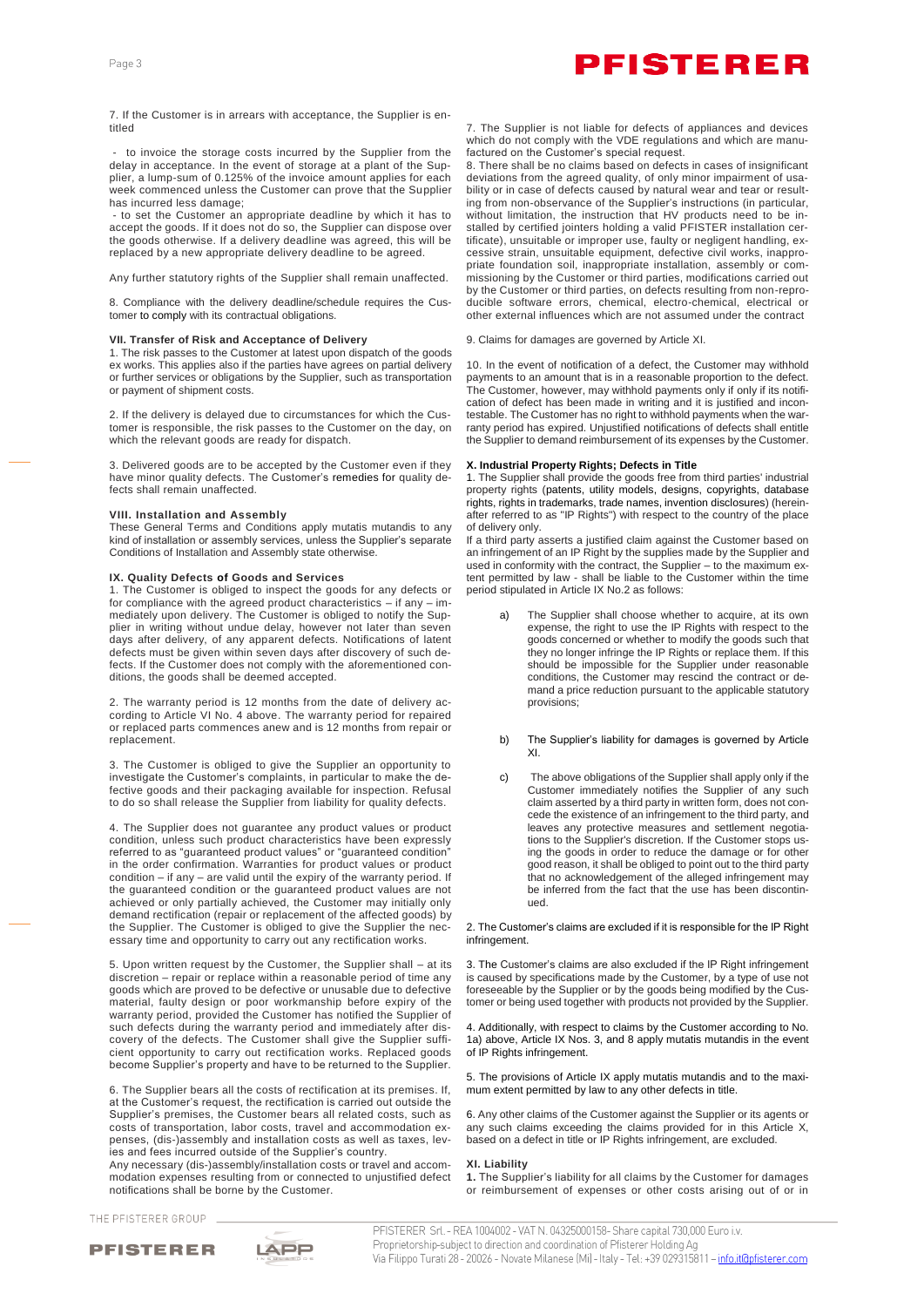connection with the contract or a breach thereof shall not exceed 50 % (in words: fifty percent) of the total net price per each individual case which gave rise to the claim and 100 % (in words: hundred percent) of the total net price in the aggregate.

All claims by the Customer for damages or reimbursement of expenses or other costs not affecting the goods and/or services provided by the Supplier, such as, but not limited to: loss of production, loss of use, loss of orders, loss of profit, claims by third parties, or claims for indirect or consequential damages are excluded, irrespective of the legal basis.

2. To the maximum extent permitted by law, the liability for auxiliary persons of the Supplier is excluded.

3. Claims by the Customer arising out of or in connection with the contract or a breach thereof are expressly and exhaustively regulated by these Terms and Conditions. Other and further claims are excluded.

4. This limitation of liability shall not apply in the event of gross negligence or wilful intent by the Supplier. However, the liability for auxiliary persons is governed by No. 2 above.

### **XII. Rescission of Contract, Impossibility of Performance**

1. If it comes to the Supplier's knowledge after conclusion of the purchase contract that an attempted seizure of the Customer's assets was unsuccessful or if the Supplier obtains information of equal concern that the Customer's assets have deteriorated, the Supplier is entitled to demand securities or to rescind the contract and charge the Customer for the expenses the Supplier incurred.

Any further statutory rights of the Supplier remain unaffected.

2. Where unforeseen events substantially change the economic importance or the contents of the supplies or considerably affect the performance of contract by the Supplier, or if the performance of the contract shall become totally or partially impossible, the contract shall be adapted reasonably. To the extent this is not justifiable for economic reasons, the Supplier shall have the right to rescind the contract. If the Supplier intends to exercise its right to rescind the contract, it shall notify the Customer thereof without undue delay after having realized the repercussions of the event; this shall also apply even where an extension of the delivery period has previously been agreed with the Customer. Upon rescission of contract the Customer shall pay to the Supplier the value of the delivered goods and/or already provided services. The Customer's claims for damages or reimbursement of expenses and other costs incurred by the Customer are excluded.

3. To the extent that delivery is impossible, the Customer is entitled to claim damages, unless the Supplier is not responsible for the impossibility. The Customer's claim for damages is, however, limited to an amount of 10 % of the value of the part of the goods which, owing to the impossibility, cannot be put to the intended use. This limitation shall not apply in the case of liability based on intent, gross negligence, death or personal injury; this does not imply a change in the burden of proof to the detriment of the Customer. The Customer's right to rescind the contract shall remain unaffected.

### **XIII. Retention of Title**

1. The Supplier retains title to all goods delivered until the full payment of the purchase price and all outstanding amounts resulting from the business relationship.

2. The Customer is entitled to resale in the usual course of business. For the event of further assignment of the goods, the Customer already now assigns all claims against the purchaser to the Supplier and, according to Art. 1264 Italian Civil Code, undertakes to promptly notify the purchaser of any assignment of the latter's debts to the Supplier., it being nevertheless understood that, should the Customer fail to do it, the Supplier shall be entitled to notify the purchaser directly. The Supplier accepts these assignments. If the retained goods are sold on together with other items and no individual price has been agreed with respect to the retained goods, the Customer shall assign to the Supplier such fraction of the total price claim as is attributable to the price of the retained goods invoiced by the Supplier.

3. If payment is made by cheque or bill of exchange, the Supplier retains title to the goods until the cheque has been cashed or until the expiry of liability on the part of the Supplier arising from the bill of exchange including a claim to bill of exchange enrichment.

4. The pledging or assignment as security of goods subject to retention of title is not permitted; in the event of pledging, seizure or similar interventions by third parties, the Supplier is to be notified immediately. If a reasonable interest can be proven, the Customer shall, without undue delay, provide the Supplier with the information and/or documents necessary to assert the claims it has against third parties.

THE PFISTERER GROUP





5. Neither the filing of retention of title nor the pledging of goods by the Supplier is deemed to be a rescission or termination of the contract.

6. The Supplier undertakes, at the Customer's request, to release the securities to which the Supplier is entitled pursuant to clauses XIII.1 and XIII.2 if their realizable value exceeds the receivables to be secured by 20 %. The Supplier shall be entitled to choose which security interest it wishes to release.

7. In the event of default in payment, the Customer is obliged to surrender the goods subject to retention of title, even if the Supplier does not rescind or terminate the contract. For this case, the Customer hereby permits the Supplier irrevocably to collect the goods under retention of title immediately and to enter its business and warehouse premises without hindrance for this purpose. After taking back the goods under retention of title, the Supplier is entitled to utilize them as it so wishes. The proceeds from utilization shall be credited to the liability of the Customer .<br>less appropriate utilization costs.

### **XIV. Conditional Performance**

1. The performance of this contract is conditional upon that no hindrances attributable to applicable national EU or international rules of foreign trade law or any embargos or other sanctions exist.

2. The Customer shall provide any information and documents required for export, shipment and import purposes.

### **XV. Jurisdiction and Venue**

The sole jurisdiction and venue for all disputes arising directly or indirectly out of the contract shall be the Supplier's place of business. This also applies for international transactions. However, the Supplier may also bring an action at the Customer's place of business.

### **XVI. Applicable Law**

The parties expressly agree that the contract is subject to Italian law. However, the application of the Convention on Contracts for the International Sale of Goods dated April 11, 1980 (CISG) is excluded.

#### **XVII. Severability**

The legal invalidity of one or more provisions of these Terms and Conditions in no way affects the validity of the remaining provisions.

**Customer…………………………………**

**Signatory's Full name ………………………..**

**Signatory's position ………………………..**

**Date…………………………………………**

**Signature………………………………………..**

**In accordance with Arts. 1341 and ff. of the Italian Civil Code, the Customer signs, separately and specifically, the following sections of these General Terms and Conditions: of Sale: II.1 – General Provisions; IV.7 – Scope of Delivery and Provision of Services; V.2, V.8 - Packaging, Pricing and Payment; VI.5, VI.6 - Delivery Period and Place of Delivery; VII.3 - Transfer of Risk and Acceptance of Delivery; IX.1, IX.4, IX.5, IX.7, IX.8, IX.9, IX.10 - Quality Defects of Goods and Services;; X - Industrial Property Rights; Defects in Title; XI – Liability; XII - Rescission of Contract, Impossibility of Performance**  (*as far as this clause provides the Supplier with a right of rescission of the contract*)*;* **XIII – Retention of Title**; **XV – Jurisdiction and Venue**.

**Customer…………………………………**

**Signatory's Full name ………………………..**

**Signatory's position ………………………..**

**Date…………………………………………**

**Signature………………………………………..**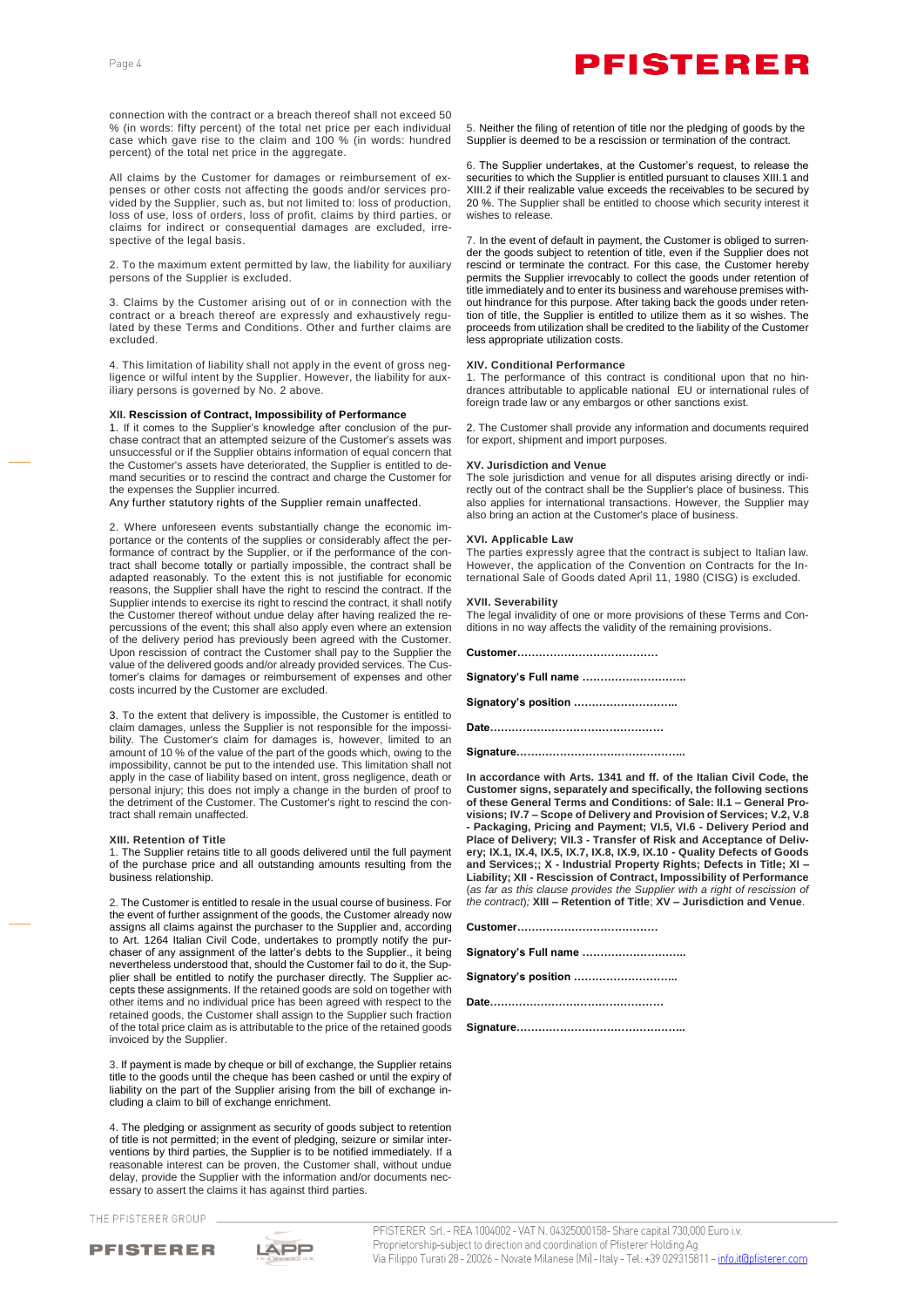### **Condizioni Generali di vendita (Clienti con partita IVA italiana) Rev. 20/02/2017**

### **I. Definizioni:**

**Fornitore:** la società del Gruppo PFISTERER che fornisce prodotti e/o Servizi al Cliente

**Cliente:** la parte che ordina prodotti e/o Servizi al Fornitore

**Parte:** Fornitore o Cliente

**In forma scritta o per iscritto**: anche per email o fax (formato testo)

### **II. Disposizioni generali:**

1. Tutte le forniture di prodotti e le prestazioni di servizi da parte del Fornitore sono esclusivamente disciplinate dalle seguenti Condizioni Generali. Eventuali condizioni contrattuali del Cliente, diverse o integrative rispetto alle presenti Condizioni Generali, non sono vincolanti se non espressamente accettate per iscritto dal Fornitore.

Troveranno altresì applicazione gli Incoterms della Camera di Commercio Internazionale di Parigi, tempo per tempo vigenti.

2. Le presenti Condizioni Generali, così come di volta in volta modificate, si applicheranno a tutte le future transazioni tra le parti relative alla fornitura di prodotti e alla prestazione di servizi senza la necessità, per il Fornitore, di fare riferimento alle presenti Condizioni in ogni singolo caso. Il Fornitore informerà il Cliente di eventuali modifiche apportate alle presenti Condizioni Generali.

### **III. Offerta e Conclusione del Contratto**

1. Le offerte del Fornitore sono soggette a modifiche e non sono vincolanti.

2. Gli ordini del Cliente varranno quali offerte vincolanti per la conclusione di un contratto. Tali ordini saranno ritenuti accettati qualora il Fornitore li abbia espressamente confermati per iscritto oppure abbia iniziato a darvi evidente esecuzione.

3. Eventuali variazioni, modifiche o altri accordi, raggiunti verbalmente o telefonicamente, saranno da considerarsi vincolanti solamente se confermati per iscritto dal Fornitore. Ciò vale anche per la rinuncia al presente requisito della forma scritta.

### **IV. Fornitura di Prodotti e Prestazione di Servizi**

1. I dispositivi di protezione saranno forniti solo se ciò è stato espressamente convenuto, oppure se è previsto da disposizioni di legge imperative.

2. Le dimensioni, il peso, le illustrazioni e i disegni sono vincolanti limitatamente alla progettazione dei prodotti se ciò è stato espressamente confermato per iscritto.

3. I dati tecnici forniscono solamente una descrizione dei prodotti; essi non valgono in alcun caso quale garanzia legale o convenzionale, né espressa né implicita, delle caratteristiche del prodotto.

4. Salva diversa pattuizione, gli opuscoli e i cataloghi non sono vincolanti.

5. Il Fornitore può in qualsiasi momento apportare delle modifiche ai prodotti al fine di migliorarli.

6. Il peso lordo e le dimensioni dei contenitori sono esclusivamente indicative e non vincolanti.

7. Il Fornitore si riserva tutti i diritti di proprietà industriale e intellettuale e/o i diritti d'autore relativamente ai preventivi, ai disegni e a ogni altra documentazione. Tale documentazione non dovrà essere resa disponibile a terzi senza il preventivo consenso del Fornitore. I disegni o i documenti inclusi nelle offerte del Fornitore dovranno essere restituiti, su richiesta, a quest'ultimo senza ritardo ingiustificato se il contratto non è aggiudicato al Fornitore.

8. Sono autorizzate le consegne parziali.

### **V. Imballaggio, prezzi e pagamento**

1. Salva diversa pattuizione, i prezzi s'intendono franco fabbrica e non comprendono l'imballaggio; l'IVA sarà aggiunta in base alla percentuale tempo per tempo applicabile.

I prezzi delle offerte non sono vincolanti per gli ordini successivi.

2. Qualora, nel periodo intercorrente tra la conclusione del contratto e il trasferimento del rischio, si verificassero aumenti considerevoli dei costi dei materiali e del lavoro, il Fornitore si riserva il diritto di modificare conformemente i prezzi.

THE PFISTERER GROUP





3. I pagamenti saranno effettuati immediatamente alla scadenza nella valuta indicata in fattura. I pagamenti saranno effettuati sul conto del Fornitore senza trattenute e senza addebito di commissioni. Se si è convenuto il pagamento mediante lettera di credito, il Cliente sosterrà i costi di apertura, notifica e conferma di tale documento.

4. Le cambiali non sono in genere accettate e ogni eccezione a tale riguardo necessita di un preventivo accordo scritto.

5. Le cambiali e gli assegni sono accettati esclusivamente per agevolare il pagamento; i costi di sconto e riscossione sono a carico del Cliente. Il Fornitore non sarà responsabile delle cambiali che non vengano presentate in tempo o per il mancato protesto di una cambiale.

6. Le fatture dovranno essere pagate entro 30 giorni data fattura. La data di accredito sul conto del Fornitore è utilizzata come riferimento al fine di determinare il rispetto della predetta scadenza. Per i pagamenti con assegno, la data di ricevimento dell'assegno è considerata quale data di pagamento.

7. Se il pagamento non è effettuato entro la scadenza sopraindicata, il Cliente è ritenuto moroso. Il Fornitore potrà dunque addebitare a quest'ultimo gli interessi di mora previsti dalla legge per il ritardo nei pagamenti, calcolati al tasso di riferimento indicato dal Decreto Legislativo n. 231/2002, e avrà altresì diritto a richiedere il risarcimento degli eventuali ulteriori danni subìti a causa del ritardo di pagamento del Cliente.

8. Il Cliente non è autorizzato a sospendere i pagamenti a causa di pretese o reclami che non siano stati accettati dal Fornitore. Il Cliente è esclusivamente legittimato a compensare i propri debiti nei confronti del Fornitore con crediti derivanti da pretese che non siano state contestate o che non siano impugnabili.

9. In caso di ragionevole dubbio circa la solvibilità del Cliente, il Fornitore si riserva il diritto di richiedere il pagamento anticipato oppure la prestazione di idonea garanzia. Sono fatte salve le disposizioni di legge applicabili.

### **VI. Termine e Luogo di Consegna**

1. Il termine di consegna sarà espresso in giorni di calendario.

2. I termini stabiliti per la consegna saranno vincolanti solamente se tutti i documenti che il Cliente deve fornire, le necessarie autorizzazioni e approvazioni, segnatamente in relazione ai progetti, saranno stati ricevuti in tempo, se il Cliente avrà effettuato l'eventuale pagamento anticipato convenuto e se avrà adempiuto a tutti gli altri obblighi previsti a suo carico. Se tali condizioni non sono soddisfatte in tempo, i termini stabiliti saranno prorogati in misura ragionevole.

3. Salvo che sia stato diversamente pattuito per iscritto, il Cliente non è autorizzato a modificare l'ordine dopo averlo effettuato. Se le parti convengono sulla modifica dell'ordine, il termine per la consegna sarà prorogato in misura ragionevole.

4. Salva diversa pattuizione, tutte le consegne s'intendono EXW stabilimento di volta in volta rilevante del Fornitore (Incoterms 2010). Il termine di consegna si riterrà rispettato quando i prodotti oggetto dell'ordine abbiano lasciato lo stabilimento del Fornitore o quando sia stato inviato l'avviso di merce pronta.

5. Il termine di consegna sarà prorogato conformemente, se il mancato rispetto dello stesso è dovuto a:

- causa di forza maggiore, quale guerra, attacchi terroristici, rivolte, scioperi, serrate,

- attacchi mediante virus o di altra natura ai sistemi informatici del Fornitore, verificatisi nonostante adeguate misure di protezione,

- impedimenti legali ascrivibili alla normativa nazionale o europea in materia di commercio internazionale,

- fornitura non puntuale o non corretta al Fornitore,
- mancanza di elettricità e/o di materie prime,
- difficoltà nei trasporti, - ordini disposti da autorità

o simili circostanze non prevedibili di cui il Fornitore non è responsabile. Quanto sopra troverà applicazione anche nel caso in cui una delle suddette circostanze riguardi i fornitori o i subappaltatori del Fornitore. Analogamente, quanto previsto nel presente articolo VI. n. 5 troverà applicazione nel caso in cui si verifichi un ritardo nella consegna diretta dei fornitori del Fornitore, se quest'ultimo ha concluso una congrua operazione di copertura e non è tenuto a reperire soluzioni alternative in ogni singolo caso. Il Fornitore non sarà responsabile di alcuna delle suddette circostanze quand'anche le stesse si verifichino in una situazione di ritardo preesistente. In tali casi il Cliente non potrà né recedere dal contratto né risolverlo, né richiedere il risarcimento dei danni o il rimborso dei costi e delle spese sostenuti - quale che sia il relativo fondamento giuridico -. Il Fornitore informerà il Cliente il prima possibile in merito all'inizio e alla fine di tali impedimenti.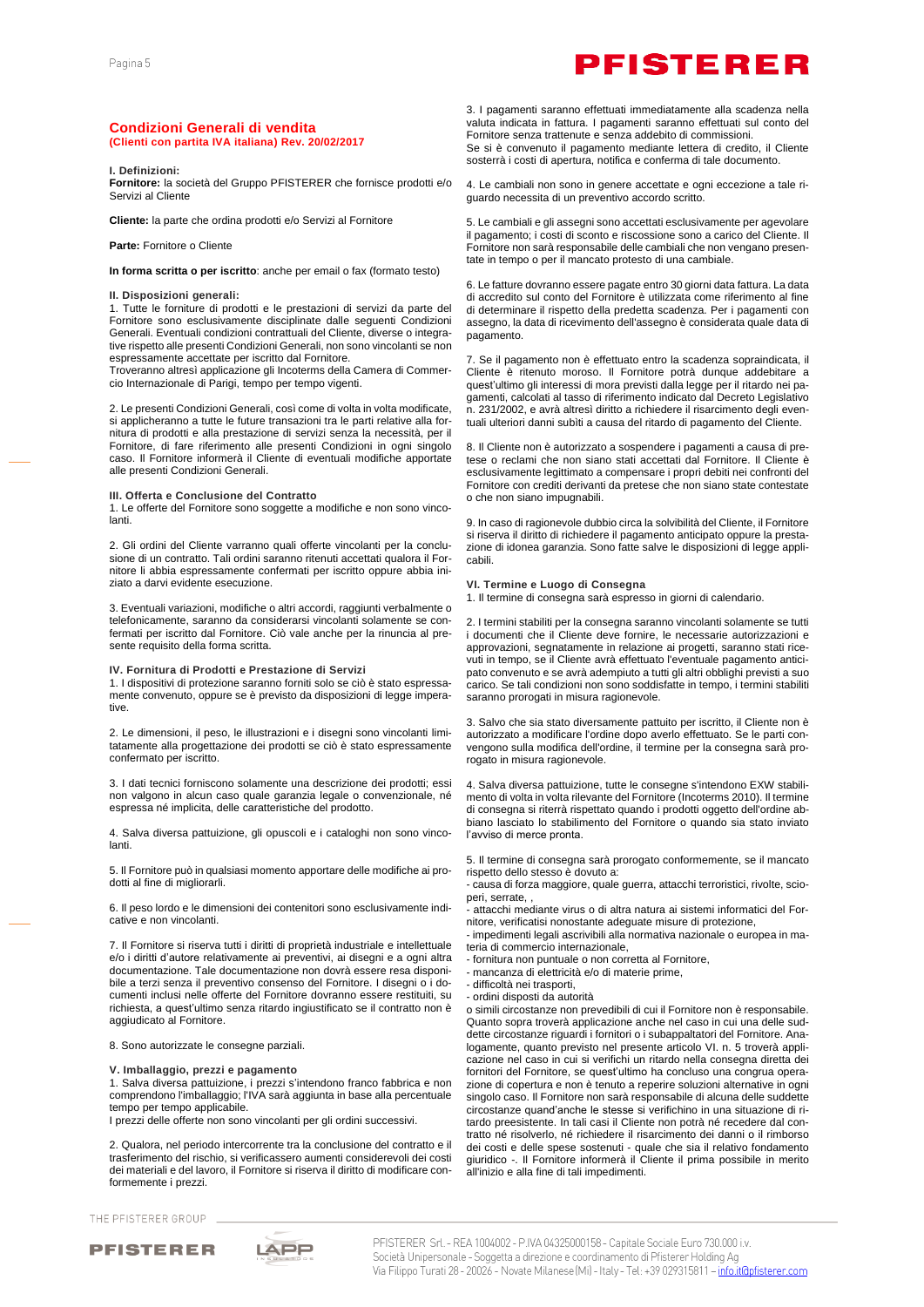6. Se in base a disposizioni di legge imperative, il Cliente ha diritto a ottenere un indennizzo per il ritardo, qualora esso sia imputabile al Fornitore, il Cliente, esclusa ogni ulteriore pretesa e il maggior danno, avrà unicamente diritto a richiedere un indennizzo per il ritardo il cui ammontare è predeterminato come segue. Per ogni intera settimana di ritardo, l'indennizzo è complessivamente pari allo 0,5%, e comunque fino a un massimo del 5%, del valore della parte dell'intera fornitura che non può essere utilizzata in modo tempestivo o non conforme al contratto a causa del ritardo. In ogni caso, il Fornitore si riserva il diritto di dimostrare che il Cliente non abbia subito alcun danno, oppure che abbia subito un danno considerevolmente inferiore. Il presente Articolo VI. n. 6 non si applica ai casi in cui la responsabilità del Fornitore non è esclusa o limitata ai sensi dell'Articolo XI.

### 7. Se il Cliente è in ritardo con l'accettazione, il Fornitore ha diritto di:

- fatturare i costi di magazzinaggio da esso sostenuti a causa del ritardo nell'accettazione. In caso di magazzinaggio presso lo stabilimento del Fornitore, sarà applicato, all'inizio di ogni settimana, un importo forfettario pari allo 0,125% dell'ammontare della fattura, salvo il caso in cui il Cliente dimostri che il Fornitore ha subito un danno inferiore;

- stabilire un'adeguata scadenza entro cui il Cliente è tenuto ad accettare la merce. Se tale scadenza non è rispettata, il Fornitore è autorizzato a disporre della merce altrimenti. Se era stato concordato un termine di consegna, esso sarà sostituito da un nuovo adeguato termine di consegna da concordare.

È fatto salvo qualsiasi ulteriore diritto del Fornitore previsto dalla legge.

8. Il rispetto dei termini di consegna/del relativo programma è subordinato all'adempimento del Cliente ai suoi obblighi contrattuali.

### **VII. Trasferimento del Rischio e Accettazione della Fornitura**

1. Il rischio è trasferito al Cliente, al più tardi, in occasione dell'ultima consegna franco fabbrica dei prodotti. Ciò troverà applicazione anche qualora le parti abbiano convenuto una consegna parziale o ulteriori servizi od obblighi da parte del Fornitore, quale il trasporto o il pagamento dei costi di spedizione.

2. Se la consegna è ritardata a causa di circostanze per le quali risponde il Cliente, il rischio è trasferito a quest'ultimo il giorno in cui i prodotti in questione sono pronti per la spedizione.

3. I Prodotti forniti devono essere accettati dal Cliente, anche se presentano lievi difetti di qualità. Ciò non pregiudica i rimedi previsti a favore del Cliente per difetti di qualità.

### **VIII. Installazione e Montaggio**

Le presenti Condizioni Generali si applicano mutatis mutandis a qualsiasi tipo di installazione o servizio di montaggio, salvo il caso in cui altre condizioni per l'installazione e il montaggio del Fornitore prevedano altrimenti.

### **IX. Difetti di Qualità di Prodotti e Servizi**

1. Il Cliente è tenuto a controllare che i prodotti non presentino difetti o che siano conformi alle caratteristiche convenute - se previste - immediatamente dopo la consegna. Il Cliente è tenuto a denunciare per iscritto al Fornitore senza ritardo, e comunque entro e non oltre sette giorni dalla consegna, gli eventuali difetti apparenti. Le denunce relative a vizi occulti dovranno essere effettuate entro sette giorni dalla scoperta di tali vizi. Se il Cliente non rispetta le predette condizioni, i prodotti si intenderanno accettati.

2. Il periodo di garanzia è di 12 mesi dalla data di consegna ai sensi dell'Articolo VI n. 4 che precede. Il periodo di garanzia per le parti riparate o sostituite è di 12 mesi dalla data di riparazione o sostituzione.

3. Il Cliente è tenuto a dare al Fornitore la possibilità di verificare i reclami ricevuti e, in particolare, a mettere a disposizione i prodotti difettosi e il relativo imballaggio per le opportune verifiche. Un eventuale rifiuto del Cliente in tal senso esonera il Fornitore dalla responsabilità per i difetti di qualità.

4. Il Fornitore non garantisce il valore del prodotto o la condizione dello stesso, salvo il caso in cui tali caratteristiche siano state espressamente indicate come "valore del prodotto garantito" o come "condizione garantita" nella conferma d'ordine. Le garanzie per il valore del prodotto o per la condizione dello stesso, ove previste, sono valide fino alla scadenza del periodo di garanzia. Se il prodotto non presenta la condizione garantita o il valore garantito, oppure li presenta parzialmente, il Cliente potrà inizialmente esigere solo la rettifica della fornitura (riparazione o sostituzione della merce interessata) da parte del Fornitore. Il Cliente è tenuto a concedere al Fornitore il tempo necessario e la possibilità di effettuare eventuali i lavori di riparazione / sostituzione.

5. Su richiesta scritta del Cliente, il Fornitore dovrà, a sua discrezione, riparare o sostituire entro un ragionevole intervallo di tempo la merce risultata difettosa o non utilizzabile a causa di difetti di materiale, modello

THE PEISTERER GROUP





PFISTERER Srl. - REA 1004002 - P.IVA 04325000158 - Capitale Sociale Euro 730.000 i.v. Società Unipersonale - Soggetta a direzione e coordinamento di Pfisterer Holding Ag Via Filippo Turati 28 - 20026 - Novate Milanese (Mi) - Italy - Tel: +39 029315811 - info.it@pfisterer.com

o lavorazione, prima della scadenza del periodo di garanzia, a condizione che il Cliente abbia informato il Fornitore di tali difetti durante il periodo di garanzia e immediatamente dopo la loro scoperta. Il Cliente concederà al Fornitore un lasso di tempo sufficiente per effettuare i lavori di riparazione/sostituzione. La merce sostituita diventerà di proprietà del Fornitore e gli dovrà essere restituita.

6. Il Fornitore si farà carico di tutti i costi di riparazione / sostituzione effettuate presso i propri stabilimenti. Se, su richiesta del Cliente, la riparazione / sostituzione vengono effettuate al di fuori degli stabilimenti del Fornitore, il Cliente si farà carico di tutti i costi connessi, quali le spese di trasporto, di lavorazione, di trasferta e alloggio, i costi di smontaggio, montaggio e installazione, nonché le imposte, i tributi e le commissioni dovute al di fuori dello stato del Fornitore.

Qualsiasi costo di smontaggio, montaggio/installazione e le spese di alloggio saranno a carico del Cliente qualora siano stati sostenuti in relazione a una denuncia di difetto, risultata infondata.

7. Il Fornitore non risponde per difetti di apparecchiature e dispositivi che non sono conformi alla normativa VDE e che sono stati prodotti sulla base di richieste specifiche del Cliente.

8. Nessuna garanzia è prestata per difetti derivanti da scostamenti insignificanti rispetto alla qualità concordata, da lievi problemi di utilizzo o in caso di difetti dovuti alla normale usura o risultanti dal mancato rispetto delle istruzioni del Fornitore (tra cui, a mero titolo esemplificativo, le istruzioni relative al fatto che i prodotti HV devono essere installati da installatori certificati in possesso di un valido certificato per l'installazione rilasciato da PFISTERER), da un uso improprio o non conforme, da un utilizzo scorretto o negligente, da una sollecitazione eccessiva, da un equipaggiamento inadatto, da opere civili difettose, da terreno di fondazione inadatto, da installazione, montaggio o messa in funzione non correttamente effettuati dal Cliente o da terzi, da modifiche effettuate dal Cliente o da terzi, o per difetti derivanti da errori di software non riproducibili, fattori chimici, elettrochimici, elettrici o esterni non previsti dal contratto.

9. Le richieste di risarcimento dei danni sono regolate dall'Articolo XI.

10. In caso di denuncia di un difetto, il Cliente potrà sospendere i pagamenti in misura ragionevolmente proporzionata al difetto denunciato. Il Cliente potrà tuttavia sospendere i pagamenti solo se la denuncia del difetto sia stata effettuata per iscritto e sia giustificata e non contestabile. Il Cliente non è autorizzato a sospendere i pagamenti se il periodo di garanzia è terminato. Eventuali denunce di difetti non giustificate autorizzeranno il Fornitore a richiedere al Cliente il rimborso delle spese sostenute.

**X. Diritti di proprietà industriale e intellettuale; Difetti di titolo**  1. Il Fornitore fornirà i prodotti assicurando che gli stessi non violano diritti di proprietà industriale e intellettuale di terzi (brevetti, modelli di utilità, disegni, diritti d'autore, diritti su banche dati, diritti relativi a marchi, denominazioni commerciali, divulgazione di invenzioni) (di seguito "Diritti di IP") solo in relazione al paese dove ha luogo la consegna.

Se un terzo rivendica fondatamente nei confronti del Cliente la violazione di un suo Diritto di IP, per effetto delle forniture effettuate dal Fornitore e utilizzate dal Cliente in modo conforme a quanto statuito nel contratto, il Fornitore – nella misura massima consentita dalla legge sarà responsabile nei confronti del Cliente per il periodo di tempo stabilito all'Articolo IX n. 2 e nei limiti di quanto segue:

il Fornitore deciderà se acquisire, a proprie spese, il diritto di utilizzo dei Diritti di IP relativamente ai prodotti interessati o se modificare questi ultimi in modo tale da eliminare la violazione dei Diritti di IP, o ancora se sostituirli. Se ciò non fosse possibile per il Fornitore a condizioni ragionevoli, il Cliente potrà risolvere il contratto o richiedere una riduzione del prezzo conformemente alle disposizioni di legge applicabili;

la responsabilità del Fornitore per danni è regolata dall'Articolo XI;

i suddetti obblighi del Fornitore si applicheranno solo nel caso in cui il Cliente informi immediatamente il Fornitore per iscritto della rivendicazione del terzo, non ammetta nei confronti di quest'ultimo l'esistenza di una violazione e rimetta al Fornitore la scelta in merito a ogni eventuale misura di tutela e alla conduzione delle trattative. Qualora il Cliente interrompa l'utilizzo dei prodotti al fine di ridurre il danno oppure per un'altra legittima ragione, questi sarà tenuto a precisare al terzo che l'interruzione dell'utilizzo dei prodotti non comporta alcun riconoscimento della presunta violazione.

2. Qualsiasi diritto del Cliente è escluso nel caso in cui quest'ultimo sia responsabile della violazione del Diritto di IP.

3. È altresì escluso qualsiasi diritto del Cliente se la violazione del Diritto di IP è dovuta alle specifiche fornite dal Cliente, a un tipo di utilizzo non prevedibile da parte del Fornitore o alle modifiche apportate ai prodotti dal Cliente o all'utilizzo degli stessi in abbinamento con prodotti non forniti dal Fornitore.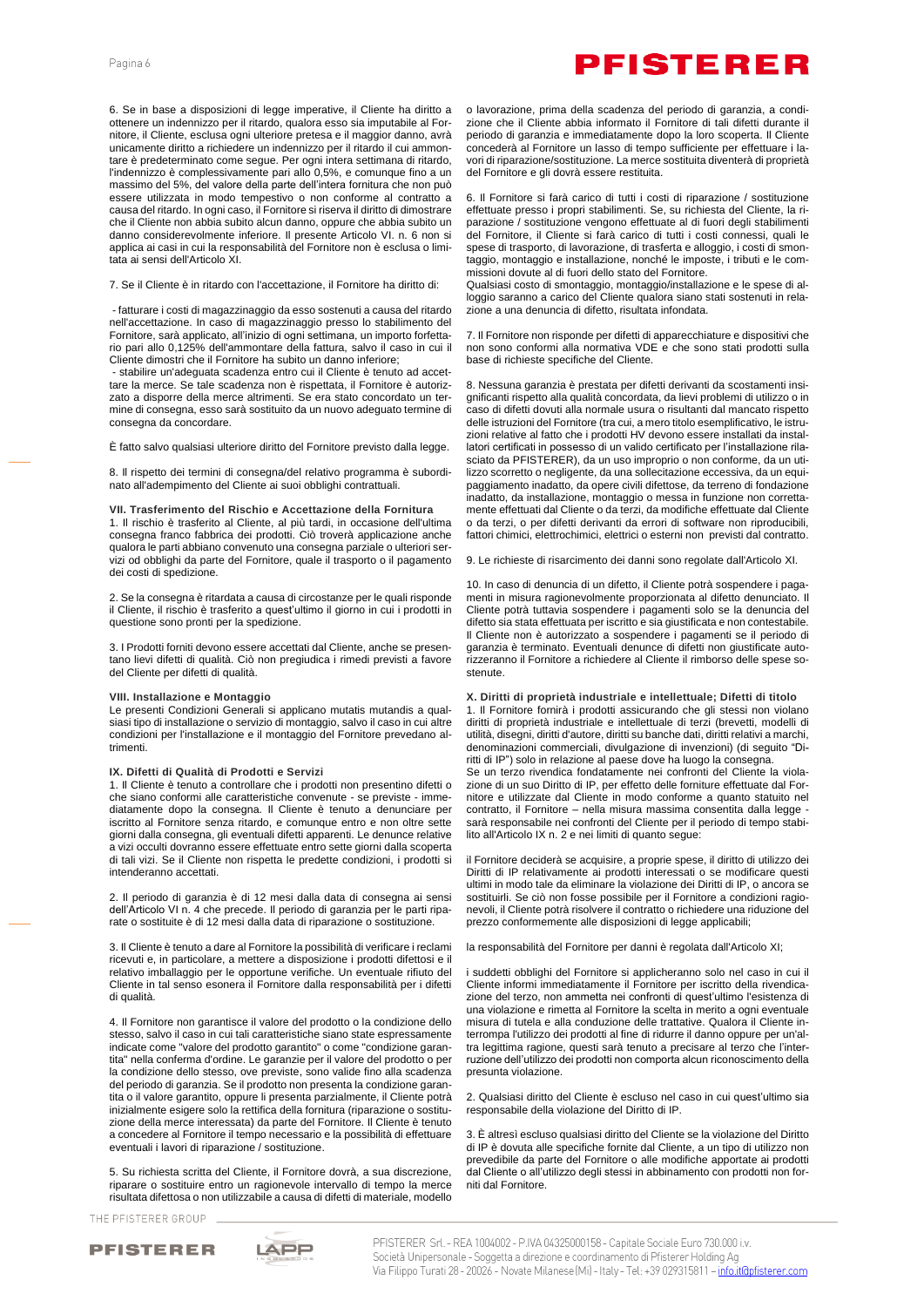4. Inoltre, relativamente ai diritti del Cliente di cui al n. 1a) che precede, i nn. 3 e 8 dell'Articolo IX troveranno applicazione mutatis mutandis ai casi di violazioni di Diritti di IP.

5. Le disposizioni dell'Articolo IX si applicheranno, mutatis mutandis e nella misura massima consentita dalla legge, a tutti gli altri difetti di titolo sui prodotti.

6. Si escludono eventuali ulteriori diritti del Cliente nei confronti del Fornitore o di suoi agenti, così come diritti eccedenti quelli previsti dal presente Articolo X, e che si basino su un difetto di titolo o sulla violazione di Diritti di IP.

### **XI. Responsabilità**

1. La responsabilità del Fornitore per qualsivoglia pretesa del Cliente per danni o per il rimborso di spese o altri costi, che risulti da o sia relativa al contratto o a una violazione dello stesso, non potrà eccedere il 50% (in lettere: cinquanta percento) del prezzo netto totale di ogni singola fornitura di prodotti o servizi da cui sia originata la pretesa del Cliente e, in ogni caso, il 100% (in lettere: cento percento) del prezzo netto totale su base aggregata.

Si escludono, a prescindere dalla relativa base giuridica, tutte le pretese del Cliente per danni o rimborso di spese o di altri costi che non riguardino strettamente i prodotti e/o i servizi forniti dal Fornitore, quali a titolo esemplificativo e non esaustivo: danni per perdita di produzione, perdita d'uso, perdita di ordini, perdita di profitti, rivendicazioni di terzi o danni indiretti o consequenziali.

2. Si esclude, nella misura massima consentita dalla legge, la responsabilità per fatti o omissioni del personale ausiliario del Fornitore.

3. I diritti del Cliente derivanti da o connessi al contratto, o a una violazione dello stesso, sono espressamente ed esaustivamente regolati dalle presenti Condizioni Generali. Ogni altro e ulteriore diritto è espressamente escluso.

4. La presente limitazione di responsabilità non troverà applicazione in caso di dolo o colpa grave del Fornitore. Tuttavia la responsabilità del Fornitore per il proprio personale ausiliario è regolata dal n. 2 che precede.

### XII. Recesso dal contratto, Impossibilità dell'esecuzione

1. Qualora, dopo la conclusione di un contratto di acquisto, il Fornitore venga a conoscenza del fatto che un tentativo di sequestro dei beni del Cliente non è andato a buon fine, oppure riceva informazioni atte a sostanziare un'analoga preoccupazione sul deterioramento delle condizioni patrimoniali del Cliente, il Fornitore è autorizzato a richiedere delle garanzie oppure a recedere dal contratto e ad addebitare al Cliente le spese sostenute.

Sono fatti salvi ulteriori diritti previsti dalla legge in capo al Fornitore.

2. Qualora eventi imprevisti modifichino sostanzialmente l'equilibrio economico o il contenuto delle forniture o pregiudichino in misura considerevole l'esecuzione del contratto da parte del Fornitore, oppure qualora l'esecuzione del contratto diventi impossibile, in tutto o in parte, il contratto sarà ragionevolmente modificato per tenere conto di tali eventi. Nella misura in cui tale modifica non sia giustificabile da un punto di vista economico, il Fornitore avrà il diritto di recedere dal contratto. Se il Fornitore intende esercitare il suo diritto di recesso dal contratto, ne darà notizia al Cliente non appena si sarà reso conto dell'impatto dell'evento sul contratto; quanto precede troverà applicazione anche qualora sia stata precedentemente concordata con il Cliente una proroga dei termini di consegna. A far data dal recesso dal contratto il Cliente corrisponderà al Fornitore il valore dei prodotti consegnati e/o dei servizi già prestati. È escluso ogni diritto del Cliente a richiedere il risarcimento dei danni o il rimborso delle spese e di altri costi dallo stesso sostenuti.

3. Nel caso in cui la fornitura risulti impossibile, il Cliente potrà chiedere il risarcimento dei danni subìti, salvo che l'impossibilità non sia imputabile al Fornitore. L'ammontare dei danni cui il Cliente avrà diritto è tuttavia limitato a una percentuale pari al 10% del valore della parte di prodotti che, a causa dell'impossibilità della fornitura, non può essere impiegata per l'uso previsto. Tale limitazione non si applica in caso di responsabilità per dolo, colpa grave, morte o lesione personale; ciò non comporta un'inversione dell'onere della prova a danno del Cliente. È fatto in ogni caso salvo il diritto del Cliente di recedere dal contratto.

### **XIII. Riserva di proprietà**

1. Il Fornitore rimarrà proprietario di tutti i prodotti consegnati fino al pagamento integrale del prezzo di acquisto e di tutti gli importi dovuti in forza della relazione commerciale con il Cliente.

2. Il Cliente è autorizzato alla rivendita dei prodotti nell'ordinario svolgimento della sua attività. Qualora i prodotti vengano rivenduti, il Cliente cede al Fornitore, ora per allora, tutti i propri crediti nei confronti dell'acquirente e, ai sensi dell'Art. 1264 c.c., s'impegna a notificare pronta-

THE PFISTERER GROUP





vore del Fornitore, fermo restando che, qualora il Cliente omettesse di agire in tal senso, il Fornitore sarà autorizzato a notificare direttamente la cessione all'acquirente. Il Fornitore accetta tali cessioni in suo favore. Se i prodotti soggetti alla riserva di proprietà sono venduti unitamente ad altri prodotti e non è stato convenuto un prezzo distinto per i prodotti soggetti a tale riserva, il Cliente cederà al Fornitore una parte del proprio credito relativo al prezzo di vendita complessivo, equivalente al prezzo fatturato dal Fornitore per i prodotti soggetti a riserva di proprietà.

mente all'acquirente l'eventuale cessione dei debiti di quest'ultimo a fa-

3. Se il pagamento è effettuato mediante assegno o cambiale, il Fornitore manterrà la proprietà dei prodotti fino all'incasso dell'assegno o fino alla scadenza dei termini della responsabilità del Fornitore risultante dalla cambiale, compreso il termine per l'esercizio dell'azione cambiaria di arricchimento.

4. Non è consentito costituire in pegno o in garanzia i prodotti soggetti a riserva di proprietà; in caso di costituzione di pegno, confisca o interventi analoghi da parte di terzi, il Fornitore ne deve essere informato immediatamente. Qualora sussista un interesse ragionevole, il Cliente dovrà immediatamente fornire al Fornitore le informazioni e/o i documenti necessari per far valere i propri diritti nei confronti dei terzi.

5. In nessun caso il fatto che il Fornitore faccia valere la riserva di proprietà sui prodotti o li costituisca in pegno varrà quale risoluzione o recesso dal contratto.

6. Il Fornitore s'impegna, su richiesta del Cliente, a ridurre le garanzie previste a suo favore dagli articoli XIII.1 e XIII.2, qualora il valore delle stesse ecceda del 20% i crediti da garantire. Il Fornitore sarà autorizzato a scegliere a quale garanzia desidera rinunciare.

7. In caso di mancato pagamento, il Cliente è tenuto a consegnare i prodotti soggetti a riserva di proprietà anche se il Fornitore non recede da o risolve il contratto. In tal caso, il Cliente acconsente irrevocabilmente a che il Fornitore ritiri i prodotti soggetti a riserva di proprietà immediatamente e a consentire a tal fine l'accesso da parte del Fornitore alla sua sede e al magazzino senza frapporre ostacoli. Dopo aver ritirato i prodotti soggetti a riserva di proprietà, il Fornitore sarà autorizzato a utilizzarli come desidera. I proventi ricavati dall'utilizzo dei prodotti, decurtati dei connessi costi di utilizzo, saranno scontati dagli importi dovuti dal Cliente al Fornitore.

#### **XIV. Esecuzione condizionata**

1. L'esecuzione del contratto è sospensivamente condizionata all'assenza di impedimenti ascrivibili alla normativa nazionale o europea in materia di commercio internazionale, embarghi o altre sanzioni.

2. Il Cliente fornirà eventuali informazioni e documenti necessari per l'esportazione, la spedizione e l'importazione.

#### **XV. Foro esclusivamente competente**

Tutte le controversie derivanti, direttamente o indirettamente, dal contratto saranno rimesse alla competenza esclusiva del Foro del luogo in cui ha sede il Fornitore. Quanto precede si applica anche a transazioni internazionali. Fermo restando quanto precede, il Fornitore sarà comunque libero di agire anche dinanzi al Foro del luogo in cui ha sede il Cliente.

### **XVI. Legge applicabile**

Le parti convengono espressamente che il contratto è regolato dalla legge italiana. Tuttavia è esclusa l'applicazione della Convenzione di Vienna sulla vendita internazionale di merci dell'11 aprile 1980 (CISG).

**XVII. Invalidità parziale delle disposizioni**

L'invalidità di una o più disposizioni delle presenti Condizioni Generali non pregiudica in alcun modo la validità delle rimanenti disposizioni.

**Cliente…………………………………**

| Titolo del firmatario |
|-----------------------|
|                       |

**Data…………………………………………**